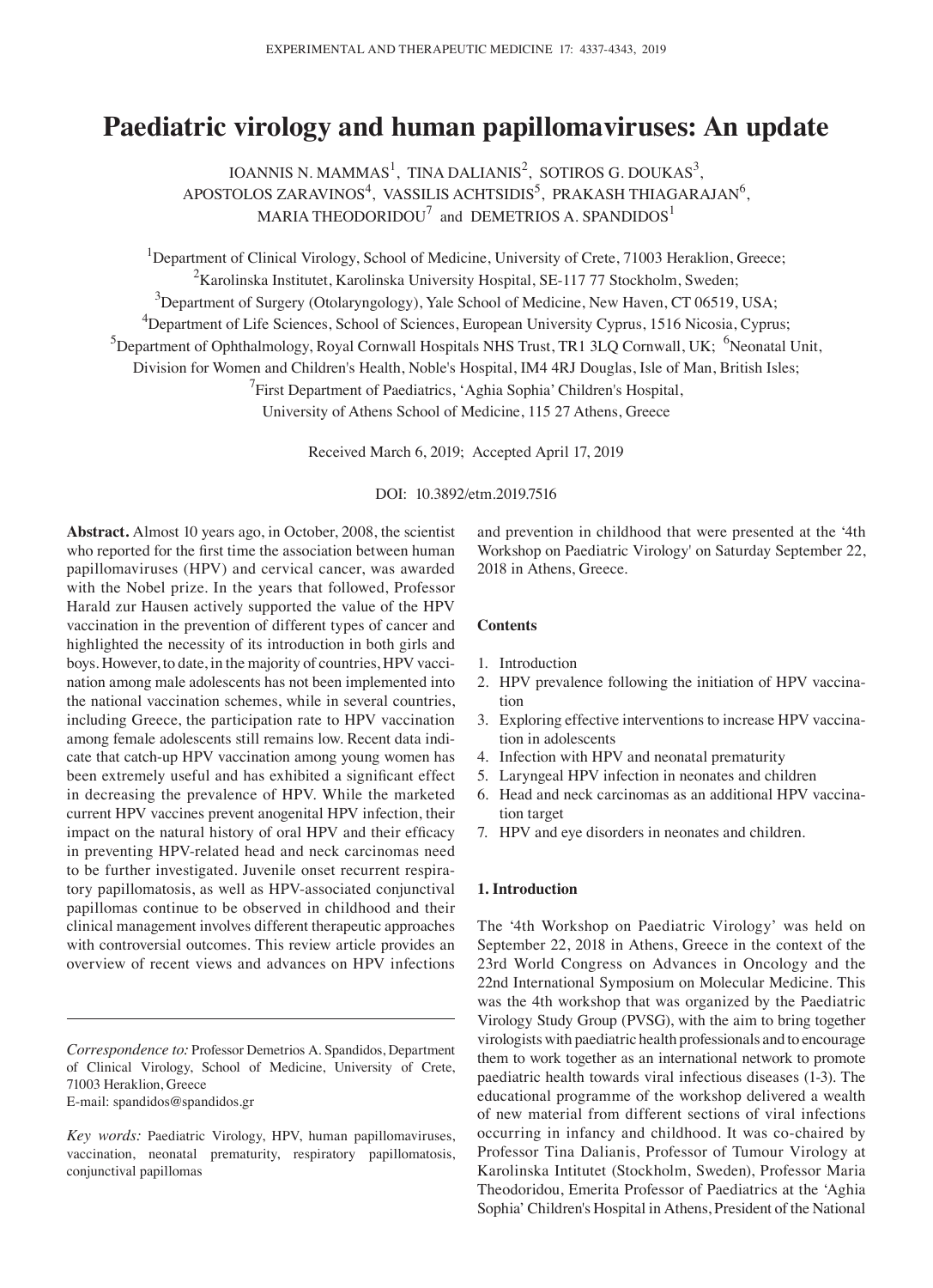Immunisation Committee and former President of the Hellenic Paediatric Infectious Diseases Society (Greece), Dr Prakash Thiagarajan, Clinical Director and Consultant Neonatologist at Noble's Hospital on the Isle of Man (British Isles) and Dr Ioannis N. Mammas, Consultant Paediatrician on the island of Euboea (Greece) and Coordinator of the PVSG. The Workshop was enthusiastically supported by the Department of Clinical Virology of the University of Crete School of Medicine in Heraklion, Greece, the First Department of Paediatrics at the University of Athens School of Medicine in Athens, Greece and the PVSG.

The programme of this year's workshop consisted of two separate sessions. The first one was dedicated to the Spanish flu outbreak on the island of Skyros in 1918, which devastated one third of the island's population [Mammas *et al* (4)]. The second session examined human papillomaviruses (HPV) almost 12 years after the initiation of vaccination against HPV into clinical practice and its progressive implementation worldwide, mainly targeting young adolescent girls aged 10‑14 years (5). In this review, we present an update on selected topics on HPV prevention and infections in childhood, as these were presented during the workshop (Table I).

## **2. HPV prevalence following the initiation of HPV vaccination**

In Sweden, in 2010, vaccination against HPV types 16 and 18 (any of the available vaccines) was subsidized and in 2012, a national school-based vaccination programme against HPV 16, 18, 6 and 11 was launched for girls aged 10‑12 years. In parallel a catch‑up HPV vaccination programme was also initiated for young women up to the age of 26 years (6). To date, two studies had been performed at a youth clinic in Stockholm in order to examine base line cervical and oral prevalence of different HPV types in non-vaccinated and catch-up-vaccinated youth during the period 2008‑2011 (7,8). To later follow the effects of HPV catch‑up vaccination, from 2013 three additional projects have been initiated, one among high school students and two from the same youth clinic as before (9‑11). At the youth clinic from 2013‑2015, 338 women of whom 71% were catch‑up‑vaccinated against HPV donated cervical samples and 335 young women and 122 young men donated oral samples(11). Since 2017, a new collection of cervical samples is ongoing. A PCR bead-based multiplex assay was used to initially identify 24 and later 27 HPV types and when possible, the data were compared to those obtained at the youth clinic in 2008‑2011 (7‑11).

Between 2013‑2015, at the youth clinic, HPV16 cervical prevalence was significantly lower in women vaccinated against HPV compared to non‑vaccinated women (5 and 18% respectively, P=0.006) (11). There was also a decrease in HPV16 prevalence among non-vaccinated women in the 2013-2015 year group compared to that in the 2008‑2011 year group (18 and 34.7%, P<0.0004). Similar trends were observed for HPV 18 and HPV 6. Oral HPV prevalence was lower in the 2013‑2015 year group compared to that of the 2009‑2011 year group (1.5 and 9.1% respectively, P=0.005) and more similar to that 1.8% obtained among high school students (8,11). Male urinary HPV prevalence has also been tested and was found to be low (6%) and not efficient for use to follow changes in specific HPV types. Taken together, recent data indicate that catch-up HPV vaccination among young women has been extremely useful and has by itself gradually had a significant impact in decreasing HPV prevalence.

## **3. Exploring effective interventions to increase HPV vaccination in adolescents**

Although the coverage of HPV vaccination among adolescents has increased worldwide, it remains low compared to other recommended vaccines (12‑14). To date, several multiple socio-demographic barriers to vaccination against HPV have been described (15‑18). Insufficient knowledge about HPV infection and concerns about the safety of HPV vaccination have been proposed to be the most commonly reported barriers (15,17,18). Concerns about the effectiveness of the vaccination, the low perceived risk of HPV infection and irregular preventive care have also been identified as potential barriers among parents. Financial issues have also been recently noted (15,19). Before considering HPV vaccination, both parents and adolescents have often reported their need for more information of HPV infection and its prevention (20). They have consistently cited recommendations by their healthcare professionals as the most important factor in their decision-making, followed by the internet, school and mass media. In the healthcare setting, judgements by healthcare professionals as to whether to recommend the vaccine may restrict a young woman's access to the vaccine, irrespective of her own beliefs and preferences.

Effective intervention strategies to improve the uptake of vaccination against HPV should consider focusing on these socio-demographic barriers (12). Issues of trust require clear, accessible and sometimes culturally appropriate information about the HPV vaccination programme. School-based vaccination has also been proven to have yielded high HPV vaccination uptakes (20,21). Financial issues may be overcome through universal healthcare systems offering the HPV vaccination free of charge. Further research is required in order to evaluate current policies and programmes, and to investigate novel strategies, which may be used to enhance acceptability and HPV vaccination uptake among adolescents.

## **4. Infection with HPV and neonatal prematurity**

Preterm delivery is a major cause of neonatal morbidity and mortality. HPV infection is the most prevalent genital infection, particularly among young women of reproductive age, while *in vitro* and animal model experiments have provided compelling evidence of its harmful effects on pregnancy outcomes (22). The association between maternal HPV infection and neonatal prematurity was first evaluated almost 10 years ago (23‑25). Since then, emerging evidence has suggested that some HPV types play an important role in the adverse outcomes of pregnancy contributing to infertility and increasing the risk of miscarriage (26). HPV infection has been proposed to be associated with both spontaneous preterm birth and the preterm rupture of membranes (26-28). It has also been demonstrated that abnormal cervical cancer screening in pregnancy may be associated with spontaneous preterm delivery and placental abnormalities(29,30). However, other studies have failed to associate high-risk HPV infection or cervical intraepithelial neoplasia (CIN) with the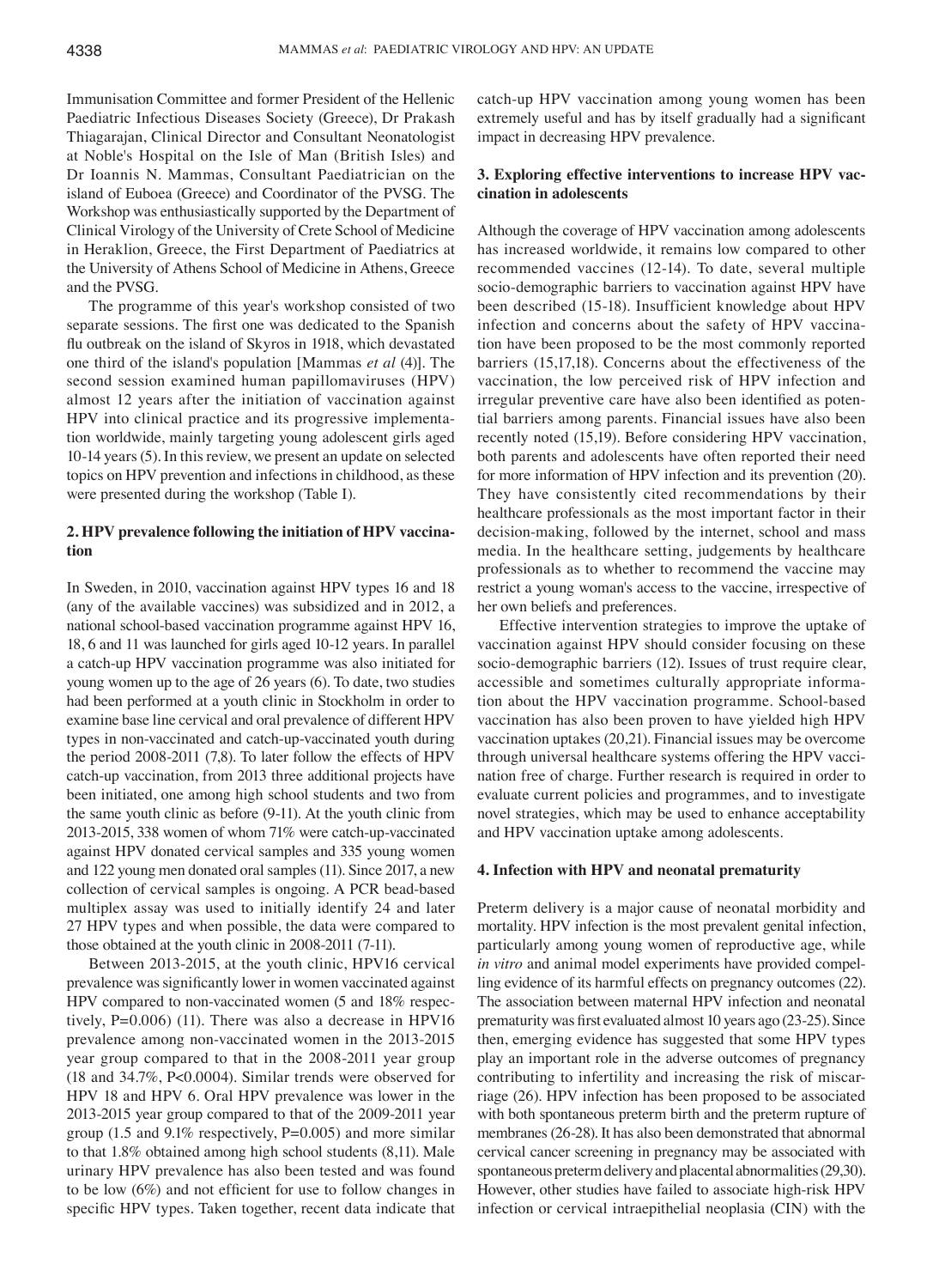| HPV vaccination                              | Recent data indicate that catch-up HPV vaccination among young women in Sweden<br>has been extremely useful and has by itself gradually exhibited an important effect<br>in decreasing HPV prevalence.<br>Further research is required in evaluating current policies and programmes, and<br>investigating novel strategies to enhance acceptability and HPV vaccination<br>uptake among adolescents.                                                                                                                                                                                                                                                                                                                                                                  |
|----------------------------------------------|------------------------------------------------------------------------------------------------------------------------------------------------------------------------------------------------------------------------------------------------------------------------------------------------------------------------------------------------------------------------------------------------------------------------------------------------------------------------------------------------------------------------------------------------------------------------------------------------------------------------------------------------------------------------------------------------------------------------------------------------------------------------|
| HPV and neonatal prematurity                 | Comprehensive and high-quality evidence of such an effect of HPV on pregnancy<br>outcomes may be an additional motivation for HPV vaccination; on the other hand,<br>the absence of such an association could dispel anxiety and reassure HPV-infected<br>pregnant women and clinicians.<br>Future prospective cohorts with larger samples sizes are required to ascertain the<br>potential causality between maternal HPV infection and neonatal prematurity.                                                                                                                                                                                                                                                                                                         |
| HPV-related JO-RRP                           | JO-RRP is a difficult and frustrating condition to treat; requiring multiple<br>procedures to maintain airway and voice, and therefore a careful determination of<br>the proper management method for each case is a fundamental step for the<br>improvement of the quality of life in children suffering from JO-RRP.<br>Carefully reviewing the existing data and assessing the advantages and<br>disadvantages of each therapeutic approach, will help us develop an evidence-based<br>therapeutic approach for the treatment of JO-RRP.<br>JO-RRP is related to vertical HPV transmission and in the following years, HPV<br>vaccination is expected to have a significant contribution in the prevention of<br>laryngeal papillomatosis in neonates and children. |
| HPV-related conjunctival papilloma           | A sessile limbal conjunctival papilloma must be observed or closely excised;<br>if the lesion exhibits dysplastic or carcinomatous growth, then excisional biopsy<br>with adjunctive cryotherapy is indicated.                                                                                                                                                                                                                                                                                                                                                                                                                                                                                                                                                         |
| HPV-related HNSCC as<br>a vaccination target | While the marketed current HPV vaccines prevent anogenital HPV infection,<br>their impact on the natural history of oral HPV, as well as their efficacy in preventing<br>HPV-related HNSCC are at present unknown and warrant further<br>investigation in the future.                                                                                                                                                                                                                                                                                                                                                                                                                                                                                                  |

HPV, human papilloma viruses; JO-RRP, juvenile onset recurrent respiratory papillomatosis; HNSCC, head and neck squamous cell carcinoma.

premature rupture of foetal membranes, placental abruption, cervical laceration and postpartum haemorrhage, infants with a low birth weight, amniotic fluid II‑III degree, neonatal deformity and neonatal asphyxia between pregnant women with CIN and cervicitis (31‑33), proposing that maternal HPV infection is not an independent risk factor for preterm birth.

A meta‑analysis by Huang *et al* (34) indicated that both a positive HPV DNA status and an abnormal cervical cytology were associated with an increased risk of preterm births. In a recent meta-analysis by Xiong *et al* (35), despite that 8 out of 18 studies revealed no significant association between HPV infection and spontaneous abortions, subgroup analysis revealed that indiscriminate genotype HPV infection increased the ratio of spontaneous abortions. To date, in a recent New Zealand population-based retrospective study of 34,994 pregnancies by Lawton *et al* (36), preterm births were significantly lower for women who previously received the HPV vaccine, suggesting that HPV vaccination may be effective in reducing preterm births. In a cohort from Denmark (37), exposure to HPV vaccination during pregnancy was not associated with a significantly higher risk of adverse pregnancy outcomes than no

such exposure. These unclear conclusions highlight the need for future prospective cohorts with larger samples sizes to ascertain the causality and pathophysiological studies and to explore the possible biological mechanisms involved. If this association is proven, HPV vaccination could be proposed to offer protection against preterm births. Comprehensive and high-quality evidence of such an effect of HPV on pregnancy outcomes may be an additional motivation for HPV vaccination (22). On the other hand, the absence of such an association could dispel anxiety and reassure HPV‑infected pregnant women and clinicians.

#### **5. Laryngeal HPV infection in neonates and children**

HPV can cause skin warts, laryngeal papillomas, oral papillomas and anogenital warts in children (38‑40). HPV‑induced laryngeal papillomas in children are usually presented before the first year of life and most often demonstrate a recurrent course traditionally known as juvenile onset recurrent respiratory papillomatosis (JO-RRP) (41). The HPV types that are commonly identified in these lesions are 6 and 11 (41). The infection occurs probably via a vertical transmission of the virus, from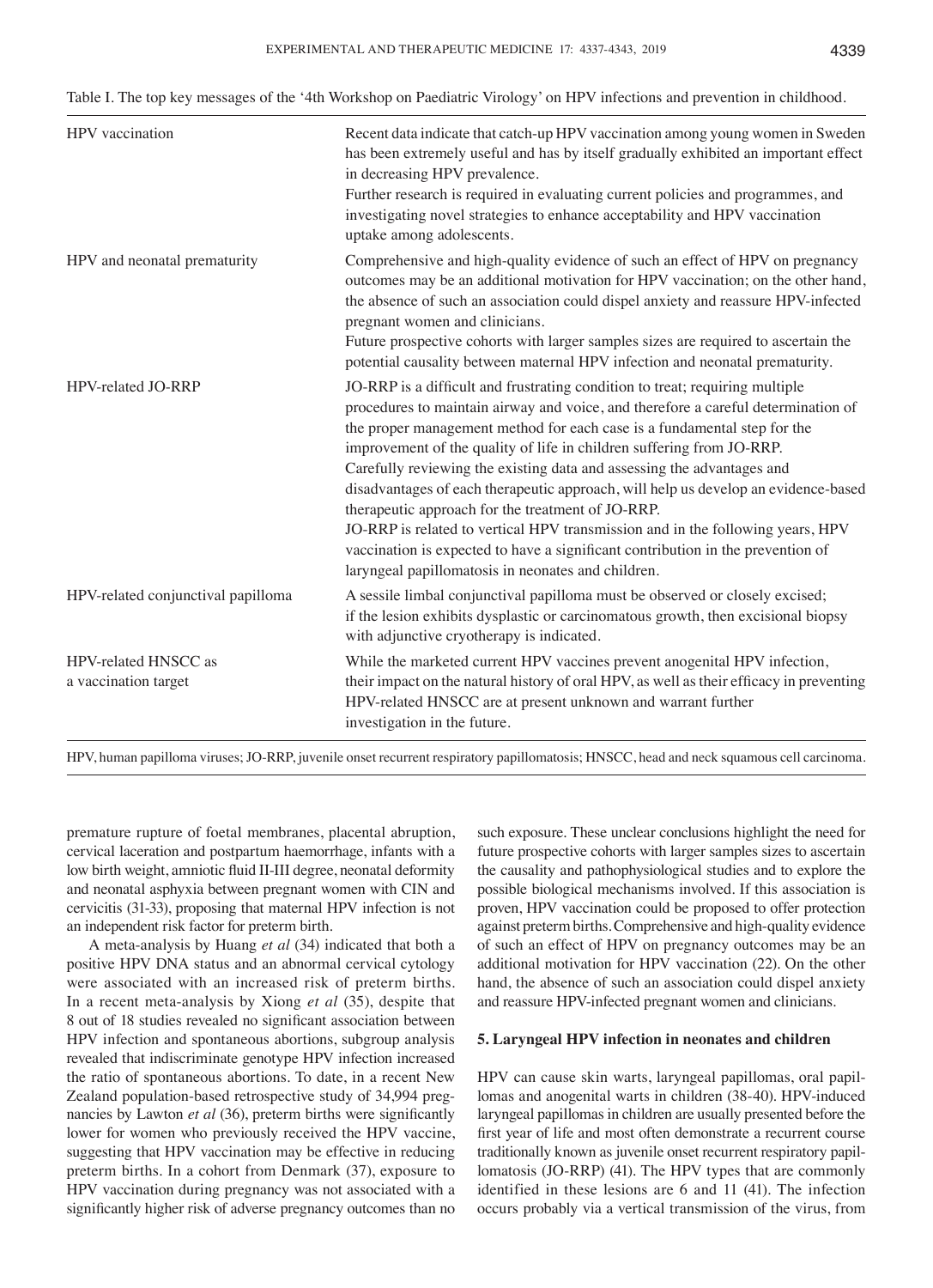an HPV‑positive mother to her child (42). Laryngeal papillomas usually manifest with progressive hoarseness, stridor, or even severe airway obstruction, and the diagnosis is mainly made by visualization of the lesions during laryngoscopy that can be confirmed, if it is necessary, by biopsy. The prognosis is usually good with a low mortality rate. However, the clinical course is variable and often compromises a child's quality of life (41).

Different treatment approaches are usually employed with an aim of securing the airway patency and preserve the underlying laryngeal tissue. Surgical interventions, including microdebrider excision, laser ablation of the lesions, or a combination of both, are the classical approaches for JO‑RRP (43). However, the recurrent course of the disease often requires multiple surgical excisions over a small period of time, increasing the frequency of complications, such as laryngeal sequelae. Other, less invasive approaches that have been suggested as effective, particularly as adjuvant therapies, include the following: Cidofovir (44), interferon (45) and indole-3-cardinol (46). However, the extensive side-effect profile of interferon limits its use. On the other hand, although the exact mechanisms of action of cidofovir are not yet well understood, it has been suggested to decrease the recurrence of papillomatosis when used in combination with other surgical interventions (44). However, the exact indications for the addition of cidofovir to the management plan have not yet been well established and possible risks and undesired effects should always be discussed with the patient and its legal guardians before a decision is made (43‑45). A number of studies have also suggested the potential use of angiolytic lasers, cis‑retinoic acid, bevacizumab (47), celecoxib (48) and even HPV vaccination (49), as potential therapeutic interventions (43). Studies have shown that when bevacizumab, a vascular endothelial growth factor A (VEGFA) inhibitor, is combined with invasive therapeutic interventions, a better control is provided (43,47). Although celecoxib has been suggested to inhibit cyclooxygenase‑2 (COX‑2), which is often upregulated in papillomas, its effectiveness in reducing the growth or recurrence of papillomatosis remains unclear (43,48). It has also been suggested that HPV vaccines, in addition to their significant contribution to the prevention of HPV‑related diseases, including laryngeal papillomatosis, can also decrease the severity of recurrent laryngeal papillomatosis and can induce remission in some patients (49). In the following years, HPV vaccination is expected to have a significant contribution to the prevention of laryngeal papillomatosis in neonates and children.

## **6. Head and neck carcinomas as an additional HPV vaccination target**

HPV was only recently recognized as an emerging risk factor in the heterogenous tumour group of head and neck squamous cell carcinomas (HNSCC). HPV‑positive tumours represent 5‑35% of all HNSCC cases. Of these, 40‑90% arise from the oropharynx, with rates that vary widely depending on factors such as the geographical area, the population in that area, the relative prevalence of environment-related squamous cell carcinomas (SCC) and detection assay. The incidence of HPV‑positive oropharyngeal cancer, especially tonsillar and base of tongue cancer, mostly occurs in younger individuals aged between 40-55 years. Among the other extra-oropharyngeal subsites, HPV may also affect the supraglottic larynx (50), the marginal region of which is contiguous with the oropharynx, and it may account for the high-risk HPV infection rate which has been reported in laryngeal SCC (51,52). The detection rates of HPV have recently been found to range between 13‑91% in oropharyngeal SCC (53). Among high-risk HPV types, HPV 16 is usually the most common, and this HPV type is found in almost 90% of the HPV‑positive oropharyngeal cancers. At present, HPV 16 remains the only HPV type that is classified as cancer-causing in the head and neck; however, other high-risk HPV types have also been found in this region (54,55).

Different carcinogenic mechanisms, including the HPV-encoded oncoproteins E6/E7, which interact with the host cell's p53 and pRb proteins, are most likely implicated in oropharyngeal carcinogenesis. Testing of the presence of high-risk HPV types in patients with HNSCC is increasingly becoming the standard of care. The molecular detection of HPV DNA is an optimal strategy with which to identify HPV using several assays with different sensitivity and specificity, including Southern transfer hybridization, dot blot hybridization, *in situ* hybridization (ISH), hybrid capture and more recently polymerase chain reaction (PCR) based technology (56). However, a combination of  $p16^{INKA}$  expression and the molecular detection of HPV DNA yields sensitivity close to the gold standard methodology (detection of HPV E6 and E7 mRNA expression) to establish a diagnosis of HPV-related HNSCC (57). Differences in the biology of HPV-positive and HPV-negative oral squamous cell carcinoma may have implications for the management of patients.

Both in environmental-induced (smoking- and alcoholinduced) carcinogenesis and HPV oncogene-induced transformation, HNSCC is associated with a fundamental failure of immune surveillance, where tumour cells have escaped recognition/identification and lysis by the cytotoxic T lymphocytes (CTLs) of adaptive immunity. Activated CD8(+) CTLs are considered the critical effector cells of adaptive antitumor immunity. Activation of the naive, antigen-restricted  $CD8(+)$  CTLs first requires the binding of the T cell receptor (TCR) to its cognate tumour antigen (TA) in complex with human leukocyte antigen (HLA)I. Although the engagement between a tumour antigen and a TCR is required, this alone is not sufficient for the activation of CTLs and subsequent tumour cytolysis. The initial activation of CTLs is also dependent upon the balance between co-stimulatory and co-inhibitory signalling by dendritic cells and  $CD4(+)$ helper T cells, as well as on the 'freedom' from the suppression caused by CD4(+) regulatory T cells (Tregs) (57). HNSCC elicits T cell anergy in both peripheral and tumour‑infiltrating lymphocytes (TILs). Functional defects in TILs include the low production and response to interleukin (IL)-2 (58) and vulnerability to spontaneous apoptosis, which is mediated through the Fas/Fas-ligand pathway (59); the low expression of CD3-f, OX40 and 4‑1BB, co‑stimulatory molecules required for signalling by the TCR (58,59); and the high expression of co-inhibitory receptors, such as cytotoxic T‑lymphocyte‑associated antigen 4 (CTLA-4) and programmed-death-1 (PD-1) (57-61). The newly emerged anti-PD-1 immunotherapeutic drugs Nivolumab and Pembrolizumab, as well as the anti‑CTLA‑4 drugs Ipilimumab and Tremelimumab are all based on the release of these co-inhibitory receptors (57).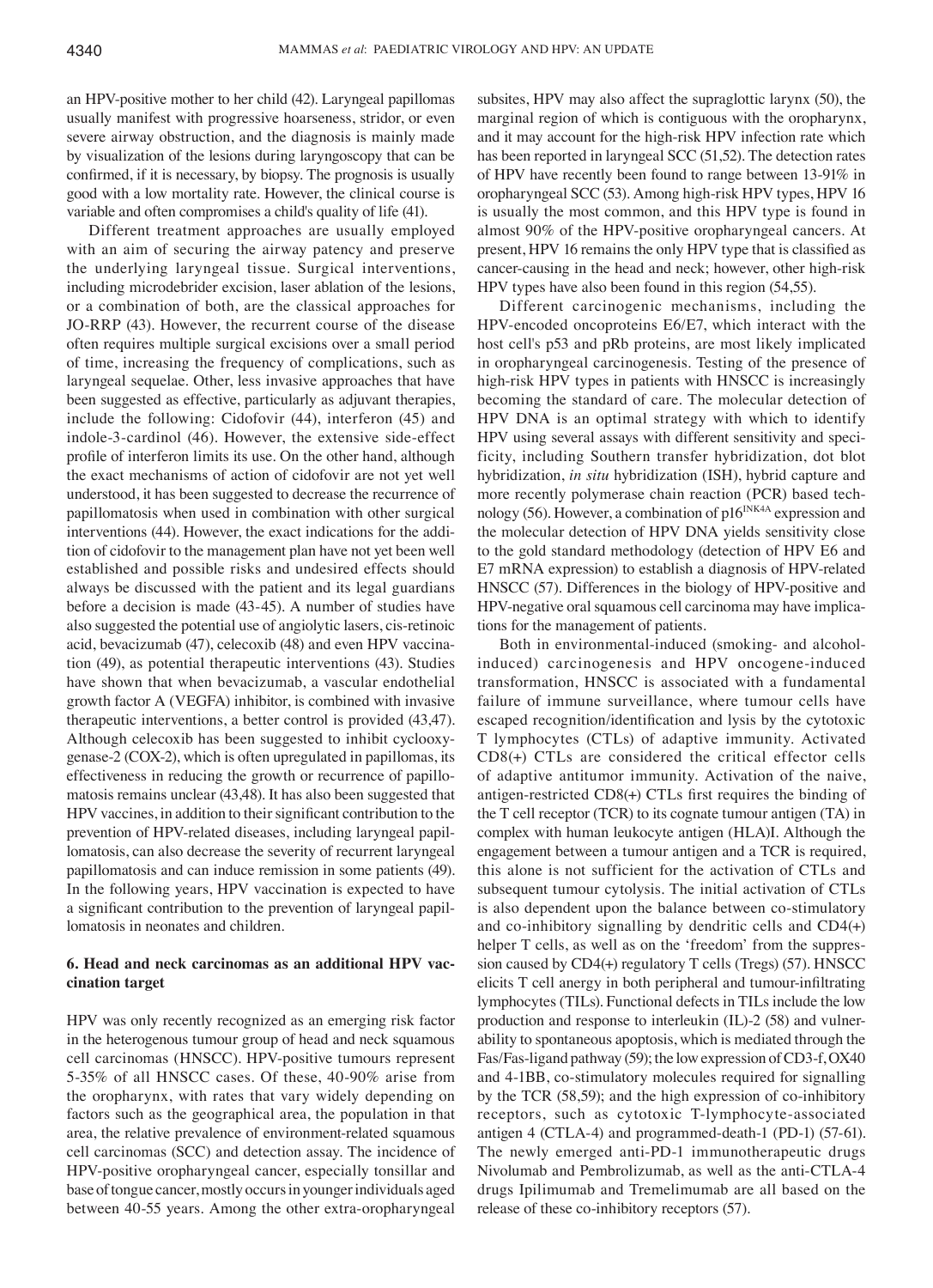The goal of therapeutic cancer vaccination is the inculcation of a persistent, tumour antigen‑specific T cell response which kills tumour cells. To date, 5 promising vaccination strategies have entered clinical development in HPV-induced neoplasia, including two peptide vaccines, a detoxified E7 DNA vaccine, and two vector vaccines [pNGVL4a‑CRT/E7 (Detox), TG4001 and Lm-LLO-E7] (62-65). In HPV-negative HNSCCs, overexpressed wild‑type tumour‑associated antigens (TAAs) such as p53, are potential vaccine targets. Despite treatment intensification for patients with HNSCC, including altered radiation fractionation and the addition of chemotherapy to radiation, physicians and patients still face the significant challenge of recurrent or secondary tumours arising within or in close proximity to previously irradiated tissues. The current management of HPV‑induced HNSCCs recommends treatment de‑escalation of HPV‑induced HNSCCs, which can e.g., be achieved by reducing the total dose of radiotherapy in a concurrent chemoradiotherapeutic setting, by the use of radiotherapy and epidermal growth factor (EGFR) inhibitors instead of cis-platinum-based chemoradiotherapy or radiotherapy alone instead of chemoradiotherapy, and primary surgery +/‑ de‑intensified adjuvant treatment instead of up-front chemoradiotherapy (66-69). Nevertheless, the optimal treatment for patients with HPV‑positive HNSCC remains uncertain. HPV‑positive cancers appear to be more sensitive to chemoradiation, as the overall survival of patients with low-risk HPV-positive oropharyngeal cancers is almost double the overall survival of patients with high-risk HPV-negative cancers. This benefit in HPV-positive patients results from improved locoregional control rather than decreased distant metastasis. Since concurrent chemoradiation at least doubles the rate of acute and long term toxicities, less intense treatment regimens maximizing cure and decreasing toxicities are being investigated. In order to de-intensify the current standard of care, the reduction of the current radiation dose and/or the chemotherapeutic regimens would be needed.

While the marketed current HPV vaccines prevent anogenital HPV infection, their impact on the natural history of oral HPV, as well as their efficacy in preventing HPV‑related HNSCC is less well studied (70). Future studies are expected to elucidate the potential role of HPV vaccination in the reduction of HNSCCs.

#### **7. HPV and eye disorders in neonates and children**

Conjunctival papillomas are benign epithelial tumours, which represent 7‑10% of all conjunctival tumours (71‑73). The virus can be inoculated into the conjunctiva of the new‑born child during vaginal birth, while in children and adults, the mechanism of infection is believed to be self‑inoculation via ocular contact with contaminated hands (72,73). Conjunctival papillomas may be pedunculated (squamous or exophytic) or sessile (strawberry-like) and are associated with low-risk HPV types 6 and 11, while in adults the high-risk HPV types 16, 18 and 33 are more common (74). PCR and DNA sequencing technique are reliable for the detection of the causative HPV type (74,75). Differential diagnosis includes benign tumours of the surface epithelium (i.e., keratoacanthoma and actinic keratosis), malignant lesions of the surface epithelium, such as squamous cell carcinoma of the conjunctiva (SCCC), lymphomas, vascular tumours (i.e., lymphangioma and capillary haemangioma), non‑pigmented conjunctival melanomas and secondary tumours.

In childhood, conjunctival papillomas tend to be larger and multicentric compared with those in adults, causing red eyes and chronic irritation. No‑touch surgical excision and adjunctive double freeze‑thaw cryotherapy are the preferred methods of treatment. Recurrence can be minimized by complete tumour excision, cryotherapy and adjunctive oral cimetidine and/or interferon alfa‑2b. According to their oncogenic potential, HPV may cause other ocular manifestations later on in life, such as SCCC and recurrent pterygia (75,76). The prevalence of HPV in ophthalmic pterygia and SCCC is 18 and 33%, respectively (77). A multi‑step pathogenetic process, with the participation of genetic inheritance, p53 mutation, UV radiation and importantly, oncogenic viral infection has been proposed for the pathogenesis and recurrence of conjunctival pterygium (76,77). According to this 'two-hit' hypothesis, UV radiation predispose individuals to this benign neoplastic disease (first hit), while the second hit is an oncogenic event mediated by viral infection in susceptible or compromised cells.

Papillomas, if left untreated, may spread onto the cornea or eyelid fornix with several signs of dysplasia such as keratinization (leukoplakia), symblepharon formation, inflammation or inverted papilloma (77). A small pedunculated conjunctival papilloma, cosmetically acceptable, may be observed, as it could regress spontaneously. A sessile limbal papilloma must be observed or closely excised, if the lesion shows dysplastic or carcinomatous growth, then excisional biopsy with adjunctive cryotherapy is indicated.

#### **Acknowledgements**

The authors would like to thank Professor Harald zur Hausen for reviewing our manuscript. The authors would also like to thank all the participants, who attended the workshop and provided feedback so that further work on improving the programme can be achieved in the future.

#### **Funding**

No funding was received.

#### **Availability of data and materials**

Not applicable.

#### **Authors' contributions**

INM, TD, PT, MT and DAS conceived and designed this review article. INM, TD, SGD, AZ and VA researched the literature, performed critical analysis and review of the literature and drafted the manuscript. TD, PT, MT and DAS critically revised the article for important intellectual content. All authors have read and approved the final manuscript.

## **Ethics approval and consent to participate**

Not applicable.

## **Patient consent for publication**

Not applicable.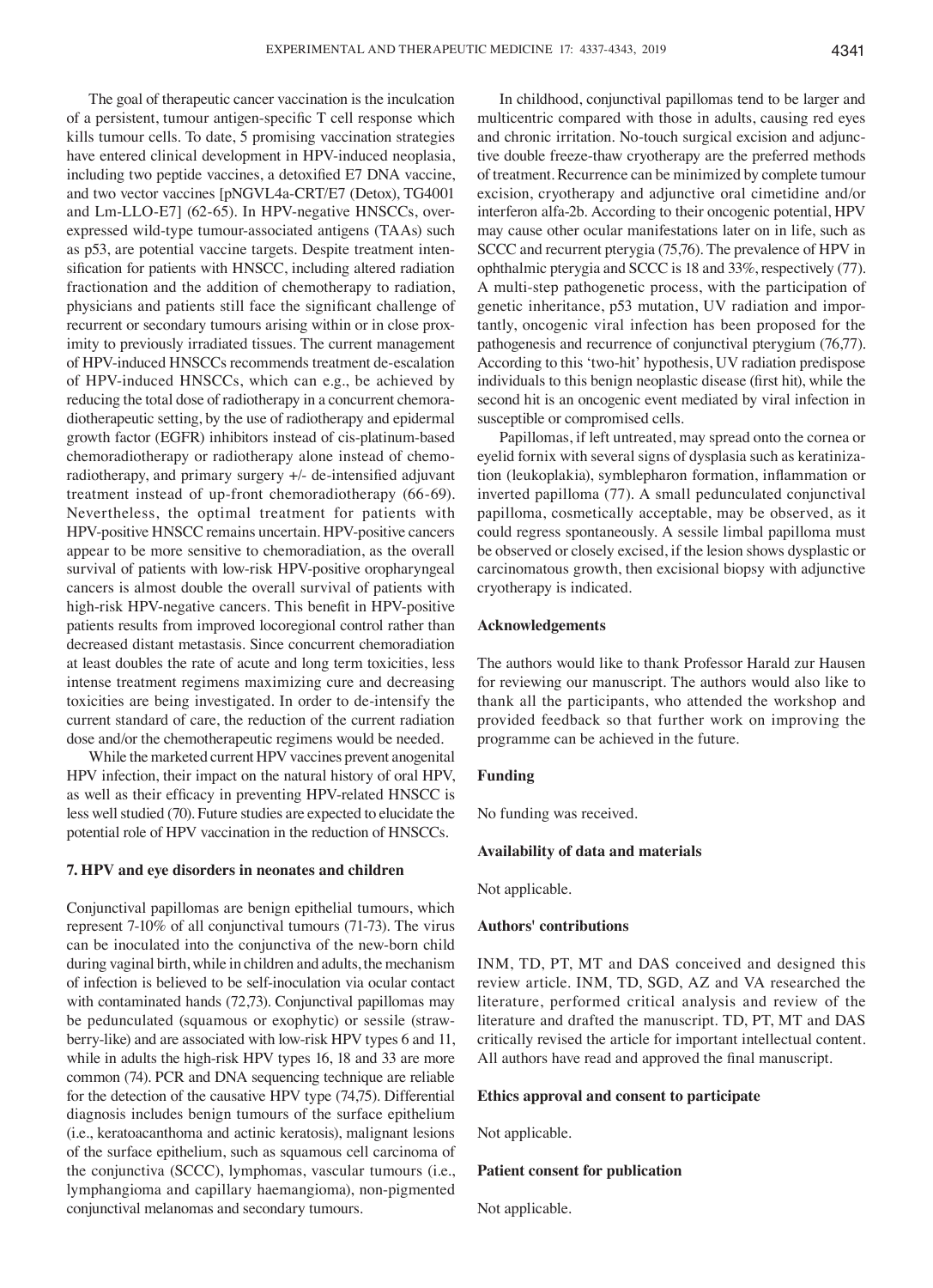## **Competing interests**

DAS is the Editor-in-Chief for the journal, but had no personal involvement in the reviewing process, or any influence in terms of adjudicating on the final decision, for this article. The other authors declare that they have no competing interests.

#### **References**

- 1. Mammas IN, Greenough A, Theodoridou M, Kramvis A, Rusan M, Melidou A, Korovessi P, Papaioannou G, Papatheodoropoulou A, Koutsaftiki C, *et al*: Paediatric Virology and its interaction between basic science and clinical practice (Review). Int J Mol Med 41: 1165-1176, 2018.
- 2. Mammas IN, Theodoridou M, Kramvis A, Thiagarajan P, GardnerS, Papaioannou G, Melidou A, KoutsakiM, KostagianniG, Achtsidis V, *et al*: Paediatric Virology: A rapidly increasing educational challenge. Exp Ther Med 13: 364-377, 2017.
- 3. Mammas IN, Greenough A, Theodoridou M, Kramvis A, Christaki I, Koutsaftiki C, Koutsaki M, Portaliou DM, Kostagianni G, Panagopoulou P, *et al*: Current views and advances on Paediatric Virology: An update for paediatric trainees. Exp Ther Med 11: 6-14, 2016.
- 4. Mammas IN, Theodoridou M, Thiagarajan P, Melidou A, Papaioannou G, Korovessi P, *et al*: A paediatric influenza update 100 years after the Skyros island Spanish flu outbreak. Exp Ther Med 17: 4327-4336, 2019.
- 5. zur Hausen H: Papillomaviruses and cancer: From basic studies to clinical application. Nat Rev Cancer 2: 342-350, 2002.
- 6. Grün N, Du J, Ährlund-Richter A, Mirzaie L, Ramqvist T and Dalianis T: Human papillomavirus (HPV) prevalence in youth at a youth clinic after the initiation of HPV-catch up vaccination in comparison to previously obtained HPV prevalence in the same clinic and to that in high school youth in Sweden. Int J Mol Med 42: S16, 2018.
- 7. Ramqvist T, Du J, Lundén M, Ahrlund-Richter S, Ferreira J, MarionsL, Sparén P, Andersson S and Dalianis T: Pre-vaccination prevalence of human papillomavirus types in the genital tract of 15-23-year-old women attending a youth health clinic in Stockholm, Sweden. Scand J Infect Dis 43: 115-121, 2011.
- 8. Du J, Nordfors C, Ährlund-Richter A, Sobkowiak M, Romanitan M, Näsman A, Andersson S, Ramqvist T and Dalianis T: Prevalence of oral human papillomavirus infection among youth, Sweden. Emerg Infect Dis 18: 1468-1471, 2012.
- 9. Nordfors C, Grün N, Haeggblom L, Tertipis N, Sivars L, MatteboM, Larsson M, Häggström-Nordin E, Tydén T, Ramqvist T, *et al*: Oral human papillomavirus prevalence in high school students of one municipality in Sweden. Scand J Infect Dis 45: 878-881, 2013.
- 10. Grün N, Ährlund-Richter A, Franzén J, Mirzaie L, Marions L, Ramqvist T and Dalianis T: Oral human papillomavirus (HPV) prevalence in youth and cervical HPV prevalence in women attending a youth clinic in Sweden, a follow up-study 2013-2014 after gradual introduction of public HPV vaccination. Infect Dis (Lond) 47: 57-61, 2015.
- 11. Grün N, Ährlund-Richter A, Franzén J, Mirzaie L, MarionsL, Ramqvist T and Dalianis T: Follow-up on oral and cervical human papillomavirus prevalence 2013-2015 in youth at a youth clinic in Stockholm, Sweden. Infect Dis (Lond) 48: 169-170, 2016.
- 12. Mammas IN, Theodoridou M, Sourvinos G and Spandidos DA: Exploring effective interventions to increase adolescents' vacci- nation against human papillomavirus (HPV). Int J Mol Med 42: S17, 2018.
- 13. Mammas IN and Spandidos DA: Paediatric Virology as a new educational initiative: An interview with Nobelist Professor of Virology Harald zur Hausen. Exp Ther Med 14: 3329-3331, 2017.
- 14. Zur Hausen H, Mammas IN and Spandidos DA: HPV vaccination in boys: Determining the clinical relevance of this strategy. Exp Ther Med 14: 3327-3328, 2017.
- 15. Mammas IN, Theodoridou M, Koutsaftiki C, Bertsias G, Sourvinos G and Spandidos DA: Vaccination against Human Papillomavirus in relation to Financial Crisis: The 'Evaluation and Education of Greek Female Adolescents on Human Papillomaviruses' Prevention Strategies' ELEFTHERIA Study. J Pediatr Adolesc Gynecol 29: 362-366, 2016.
- 16. Einstein MH, Schiller JT, Viscidi RP, Strickler HD, Coursaget P, Tan T, Halsey N and Jenkins D: Clinician's guide to human papillomavirus immunology: Knowns and unknowns. Lancet Infect Dis 9: 347-356, 2009.
- 17. Fisher H, Trotter CL, Audrey S, MacDonald-Wallis K and Hickman M: Inequalities in the uptake of human papillomavirus vaccination: A systematic review and meta-analysis. Int J Epidemiol 42: 896-908, 2013.
- 18. Kessels SJ, Marshall HS, Watson M, Braunack-Mayer AJ, Reuzel R and Tooher RL: Factors associated with HPV vaccine uptake in teenage girls: A systematic review. Vaccine 30: 3546-3556, 2012.
- 19. Mammas IN and Theodoridou M: Financial crisis and childhood immunization: When parents disagree. Acta Paediatr 102: e145-e146, 2013.
- 20. Gottvall M, Stenhammar C and Grandahl M: Parents' views of including young boys in the Swedish national school-based HPV vaccination programme: A qualitative study. BMJ Open 7: e014255, 2017.
- 21. Batista Ferrer H, Trotter CL, Hickman M and Audrey S: Barriers and facilitators to uptake of the school-based HPV vaccination programme in an ethnically diverse group of young women. Î Public Health (Oxf) 38: 569-577, 2016.
- 22. Niyibizi J, Zanré N, Mayrand MH and Trottier H: The association between adverse pregnancy outcomes and maternal human papillomavirus infection: A systematic review protocol. Syst Rev 6: 53, 2017.
- 23. Mammas IN, Sourvinos G and Spandidos DA: Maternal human papillomavirus (HPV) infection and its possible relationship with neonatal prematurity. Br J Biomed Sci 67: 222-224, 2010.
- 24. Mammas IN and Spandidos DA: Fighting against human papillomavirus: The 25-year old contribution of the University of Crete School of Medicine. J BUON 20: 17-21, 2015.
- 25. Mammas IN, Sourvinos G and Spandidos DA: HPV infection and neonatal prematurity. Int J Mol Med 42: S37, 2018.
- 26. Bonde U, Joergensen JS, Mogensen O and Lamont RF: The potential role of HPV vaccination in the prevention of infectious complications of pregnancy. Expert Rev Vaccines 13: 1307-1316, 2014.
- 27. Ambühl LM, Baandrup U, Dybkær K, Blaakær J, Uldbjerg N and Sørensen S: Human papillomavirus infection as a possible cause of spontaneous abortion and spontaneous preterm delivery. Infect Dis Obstet Gynecol 2016: 3086036, 2016.
- 28. Mosbah A, Barakat R, Nabiel Y and Barakat G: High-risk and low-risk human papilloma virus in association to spontaneous preterm labor: A case-control study in a tertiary center, Egypt. J Matern Fetal Neonatal Med 31: 720-725, 2018.
- 29. Zuo Z, Goel S and Carter JE: Association of cervical cytology and HPV DNA status during pregnancy with placental abnormalities and preterm birth. Am J Clin Pathol 136: 260-265, 2011.
- 30. Hong JN, Berggren EK, Campbell SL, Smith JS and RahangdaleL: Abnormal cervical cancer screening in pregnancy and preterm delivery. Paediatr Perinat Epidemiol 28: 297-301, 2014.
- 31. Hagensee ME, Slavinsky J III, Gaffga CM, Suros J, Kissinger P and Martin DH: Seroprevalence of human papillomavirus type 16 in pregnant women. Obstet Gynecol 94: 653-658, 1999.
- 32. Cho G, Min KJ, Hong HR, Kim S, Hong JH, Lee JK, Oh MJ and Kim H: High-risk human papillomavirus infection is associated with premature rupture of membranes. BMC Pregnancy Childbirth 13: 173, 2013.
- 33. Subramaniam A, Lees BF, Becker DA, Tang Y, Khan MJ and Edwards RK: Evaluation of human papillomavirus as a risk factor for preterm birth or pregnancy-related hypertension. Obstet Gynecol 127: 233-240, 2016.
- 34. Huang QT, Zhong M, Gao YF, Huang LP, Huang Q, Wang W, Wang ZJ and Yu YH: Can HPV vaccine have other health benefits more than cancer prevention? A systematic review of association between cervical HPV infection and preterm birth. J Clin Virol 61: 321-328, 2014.
- 35. Xiong YQ, Mo Y, Luo QM, Huo ST, He WQ and Chen Q: The risk of human papillomavirus infection for spontaneous abortion, spontaneous preterm birth, and pregnancy rate of assisted repro- ductive technologies: A systematic review and meta-analysis. Gynecol Obstet Invest 83: 417-427, 2018.
- 36. Lawton B, Howe AS, Turner N, Filoche S, Slatter T, Devenish C and Hung NA: Association of prior HPV vaccination with reduced preterm birth: A population based study. Vaccine 36: 134-140, 2018.
- 37. Scheller NM, Pasternak B, Mølgaard-Nielsen D, Svanström H and Hviid A: Quadrivalent HPV vaccination and the risk of adverse pregnancy outcomes. N Engl J Med 376: 1223-1233, 2017.